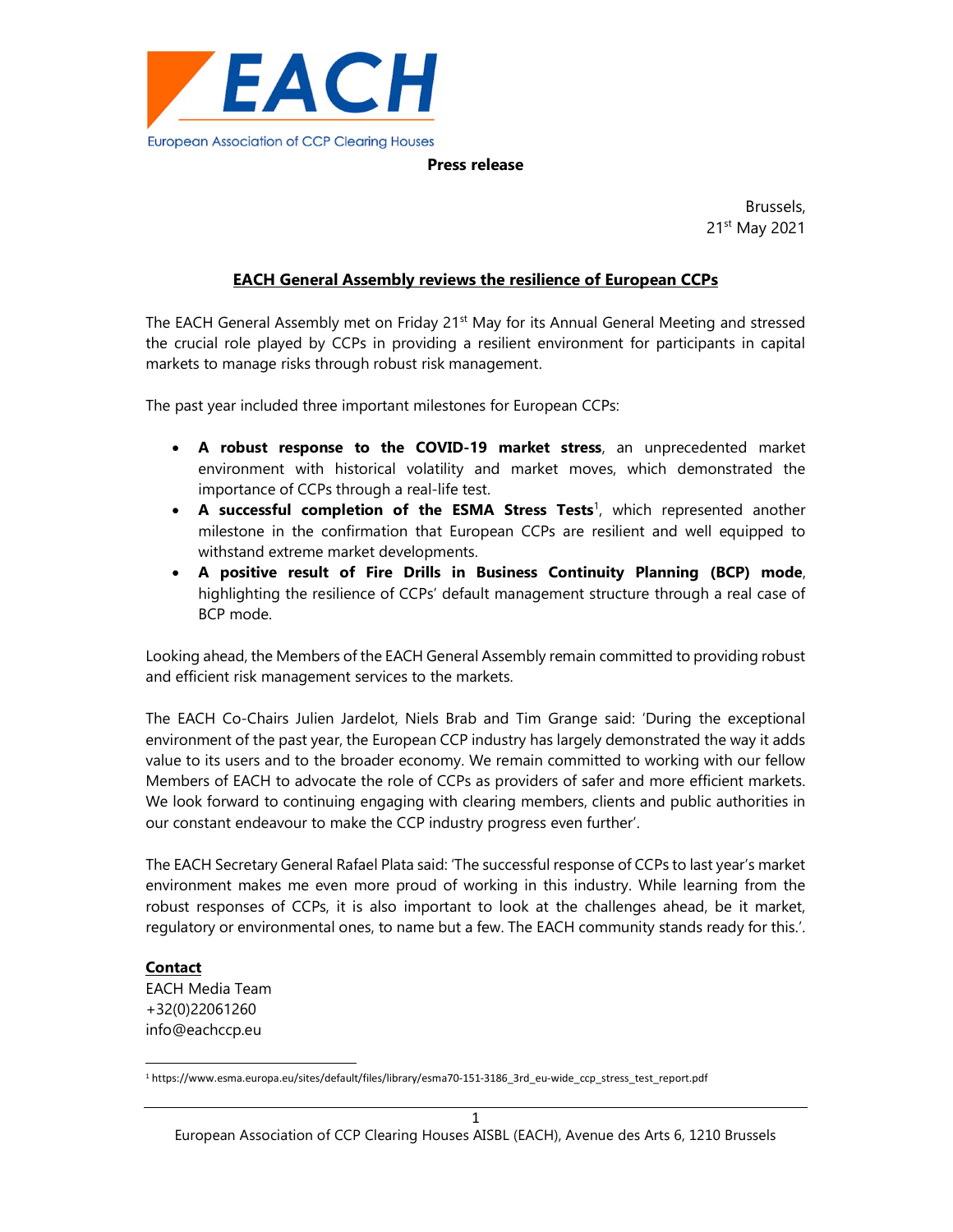# **Background**

During the second quarter of 2020, 16 European CCPs<sup>2</sup> Members of the European Association of CCP Clearing Houses (EACH) successfully performed Fire Drill Tests in Business Continuity Planning (BCP) mode.

Fire Drill Tests are regularly performed by CCPs to confirm the readiness of a CCP's default management structure. During a Fire Drill Test, CCPs usually test the operational readiness of the CCP's staff, procedures, IT Systems and clearing members throughout the different layers of the default waterfall.

Performing Fire Drill Tests in BCP mode represented an additional challenge that CCPs have successfully met, as the default management structure has been tested with some or all of the CCP and clearing members staff working remotely.

On 13<sup>th</sup> July 2020, ESMA published the outcome of the 'EU-wide CCP Stress test 2019<sup>3</sup>. This is the third exercise of this type that ESMA performs on CCPs. The previous ones were finalised in 2018 and 2016<sup>4</sup>.

While the first exercise looked at the credit aspects of CCPs' risk management and the second one looked in addition into the liquidity aspects of risk management, the latest exercise has further expanded the scope of the exercise to also include an analysis of concentration risk.

The three exercises have demonstrated that European CCPs were resilient and well equipped to withstand extreme market developments.

# About EACH

The European Association of CCP Clearing Houses (EACH) is a Belgian not-for-profit organisation (AISBL) founded in 1992 which represents the interests of central counterparty clearing houses (CCPs) in Europe. The membership is open to CCPs based in the European Union and in other European countries. The membership of EACH comprises 19 CCPs incorporated in 15 European countries. EACH is registered in the European Union Transparency Register with number 36897011311-96.

<sup>2</sup> The 16 CCPs that have performed the Fire Drill Tests in BCP mode are: ATHEX Clear, BME Clearing, CC&G, CCP Austria, ECC, Eurex Clearing, EuroCCP, ICE Clear Europe, KDPW\_CCP, KELER CCP, LCH Ltd., LCH.SA, LME Clear, Nasdaq Clearing, OMIClear, SIX x-clear. 3 https://www.esma.europa.eu/sites/default/files/library/esma70-151-3186 3rd eu-wide ccp stress test report.pdf

Report of ESMA EU-wide CCP Stress test 2015 - https://www.esma.europa.eu/sites/default/files/library/2016- 658 ccp stress test report 2015.pdf

<sup>4</sup> Report of ESMA EU-wide CCP Stress test 2017 - http://firds.esma.europa.eu/webst/ESMA70-151-1154%20EUwide%20CCP%20Stress%20Test%202017%20Report.pdf